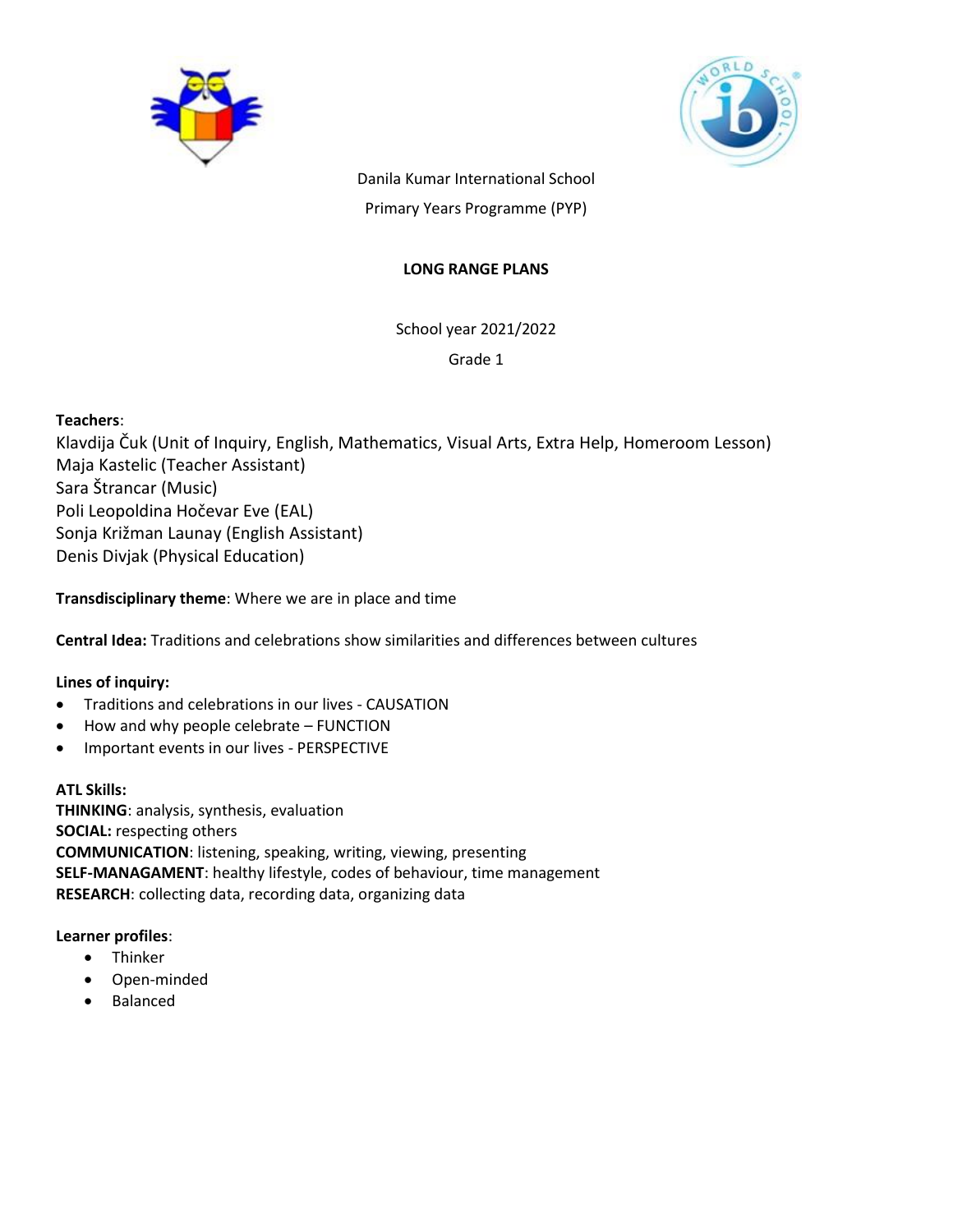# **Taught within the Unit of Inquiry – learning through ENGLISH**

# WRITTEN LANGUAGE

Reading:

- enjoy reading and being read to
- begin to recognise and use different parts of a book
- begin to use reference books, and computers with some independence and confidence
- retell simple familiar books/stories independently with confidence and be willing to take risks
- recall the plot and characters of a story
- use simple dictionaries and simple reference books
- read different graphic organizers (tables, bar graphs)
- begin to recognise and talk about a range of different text types (letters, lists, recipes, stories, poetry)
- begin to read words and/or simple sentences
- understand the role of an author or illustrator
- participate in various reading activities (pair, group, class)
- engage daily in individual silent reading

# Writing:

- use content-specific vocabulary which may be connected to the unit of inquiry
- begin to respond to the writing of others with sensitivity and respect
- show some knowledge of, and a willingness to use an appropriate writing process

# ORAL LANGUAGE

Listening

- retell, relate and sequence events in stories with increasing detail
- listen attentively and considerately and respond in small and large group situations
- pick out the main pick out the main events and relevant points
- hear and accept differences between languages

# Speaking

- express thoughts, feelings, ideas and opinions and be able to discuss them respecting contributions from others
- ask questions and give appropriate answers
- use speech to establish relationships with others for a variety of personal purposes
- give instructions, directions and messages and respond to the instructions of others
- develop specific vocabulary to suit different purposes (descriptive and comparative vocabulary)
- use simple and compound sentences, with appropriate word order
- begin to respond to text by identifying the main idea, questioning, and drawing conclusions
- respond orally to the work of others

# VISUAL LANGUAGE

Viewing and presenting

- understand that communication involves visual as well as verbal features
- understand that signs carry meaning
- make inferences about what a character could be like by observing body language, facial expressions, gestures, clothing and other

# **Taught as a subject-specific (inquiry into ENGLISH)**

# **WRITTEN LANGUAGE**

Reading

- recognize and name letters (specific)
- read upper- and lower- case letters (specific)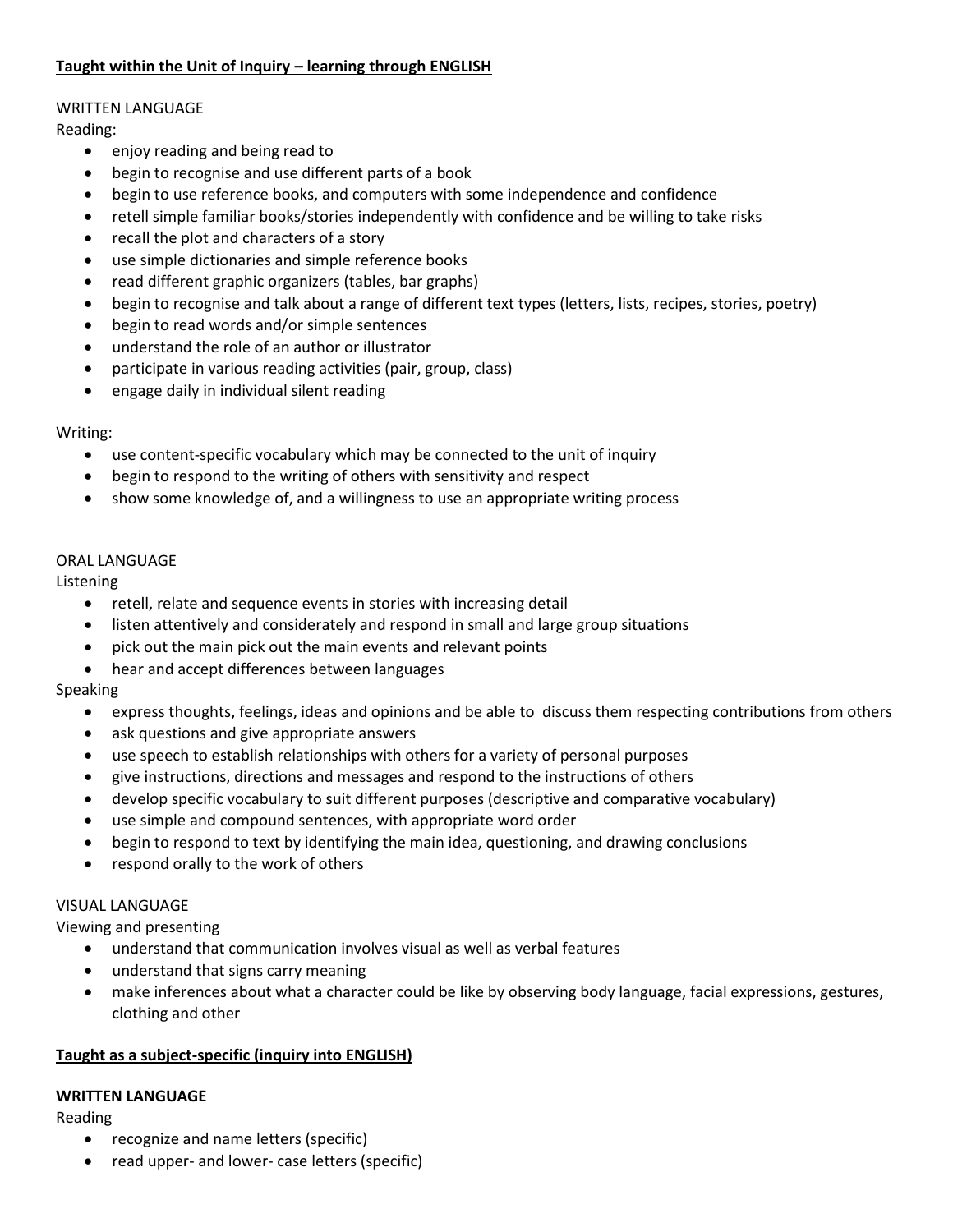# **Writing**

- understand sound-symbol relationships and recognize and name all letters and sounds
- know the alphabet and be able to use simple alphabetical order
- begin to use some common spelling patterns
- begin to use phonetic spelling
- accurately spell some high-frequency words
- write legible upper- and lower- case letters
- present writing appropriately with correct directionality and spacing and notebook spatial orientation

# **Taught within the Unit of Inquiry – learning through MATHEMATICS**

#### DATA HANDLING

- begin to understand that information about themselves and their surroundings can be collected and recorded in different ways
- begin to understand that sets can be organized by one attribute
- begin to collect and represent data in different types of graphs, for example, tally marks, bar graphs
- begin to represent the relationship between objects in sets using tree and Venn diagrams
- express the chance of an event happening using words or phrases (impossible, maybe, certain)

#### MEASURMENTS

- understand that calendars can be used to determine the date, and to identify and sequence days of the week and months of the year
- use measures of time to assist with problem solving in real-life situations.
- begin to understand the use of standard units to measure money
- begin to estimate objects using standard units of measurement for money
- begin to use standard units of measurement to solve problems in real-life situations involving money

# **Taught as a subject-specific (inquiry into MATHEMATICS)**

#### NUMBER

- model numbers to 12 using the base 10 place value system
- use the language of addition and subtraction, for example, add, take away, plus, minus, sum, difference
- begin to estimate sums and differences
- read and write whole numbers up to 50
- read, write, compare and order cardinal and ordinal numbers to 12
- begin to describe mental and written strategies for adding and subtracting two-digit numbers.
- use cardinal and ordinal numbers in real-life situations
- use fast recall of addition and subtraction number facts in real-life situations through to 12
- use mental and written strategies for addition and subtraction of numbers through to 12 in real-life situations
- begin to select an appropriate method for solving a problem, for example, mental estimation, mental or written strategies, or by using a calculator

# PATTEREN AND FUNCTION

- begin to understand that patterns can be found in numbers, for example, odd and even numbers, skip counting
- begin to understand the inverse relationship between addition and subtraction
- begin to represent patterns in a variety of ways, for example, using words, drawings, symbols, materials, actions, numbers
- describe number patterns, for example, odd and even numbers, skip counting
- extend and create patterns in numbers, for example, odd and even numbers, skip counting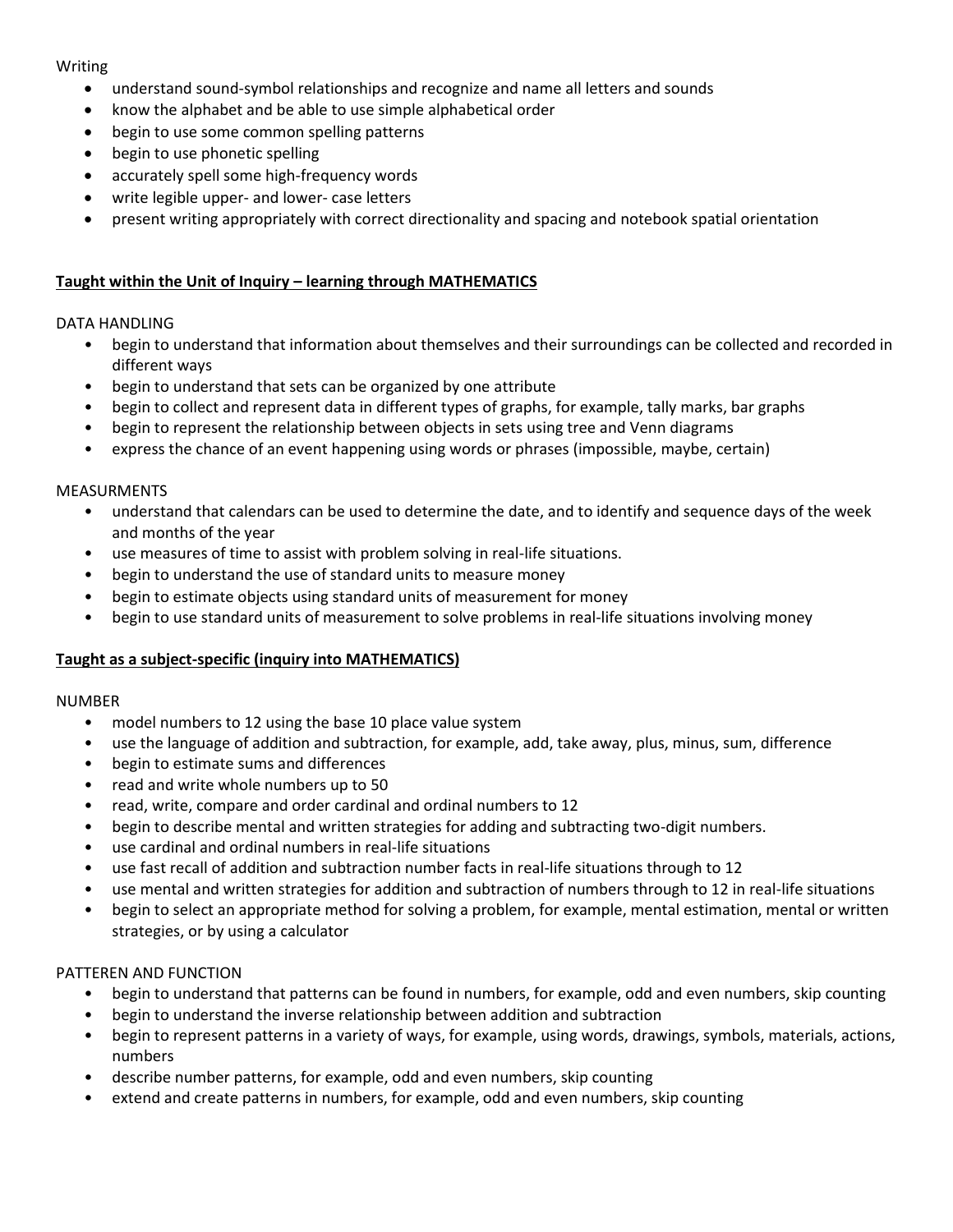# **Taught within the Unit of Inquiry – learning through EAL**

# WRITTEN LANGUAGE

Reading

- enjoy reading and being read to
- respond to what is being read
- retell simple familiar books/stories in simple sentences
- use simple dictionaries and simple reference books
- recognise a range of different text types (letters, lists, recipes, stories, poetry)
- understand the role of an author or illustrator
- participate in various reading activities (pair, group, class)
- engage daily in individual silent reading

# Writing

- begin to use a simple dictionary
- show confidence and a positive attitude to writing

# ORAL LANGUAGE

Listening

- listen attentively and considerately and respond in small- and large group situations.
- listen to, and talk about, stories, poems, rhymes, questions, explanations, and instructions, riddles, notes, lists, invitations, greeting cards.
- begin to pick out the main events and relevant points.
- understand and respond to the ideas, feelings, and attitudes expressed in various texts.
- show interest in a variety of fiction and non-fiction books.
- hear and use rhyming words.
- recognise that story has a beginning, middle and end.
- identify with a character or situation

# Speaking

- use speech to establish relationships with others and for a variety of personal purposes
- use content- specific vocabulary which may be connected to the unit of inquiry
- express thoughts, ideas, feelings and opinions and be able to discuss them using simple sentences/basic vocabulary
- retell, relate and sequence events and stories using basic vocabulary
- ask simple questions and give appropriate answers.

# VISUAL LANGUAGE

Viewing and presenting

begin to understand that communication involves visual as well as verbal features.

# **Taught within the Unit of Inquiry – learning through MUSIC**

RESPONDING

- sing from memory a varied repertoire of songs representing genres and styles from different cultures.
- demonstrate perceptual skills by moving, by answering questions about, and by describing aural examples of music of various styles representing diverse cultures.
- identify the sounds of a variety of instruments, including many orchestra and band instruments, and instruments from various cultures, as well as children's voices and male and female adult voices.
- learn about importance of music in different cultures and cultural and religion celebrations.

CREATING

- use vocal sounds, rhythms and instruments to express feelings or ideas.
- listen to music and create their own work in response.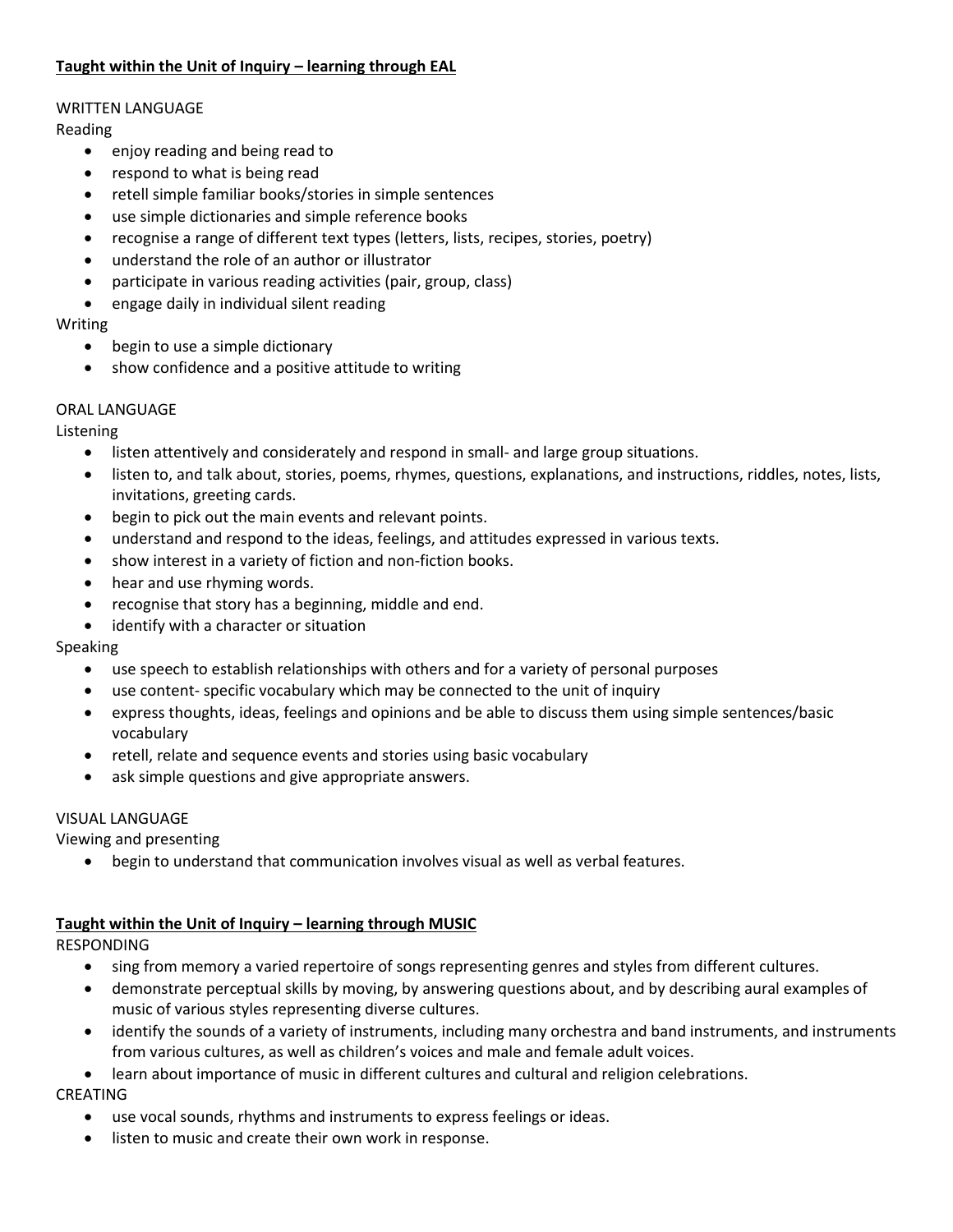# **Taught as a subject-specific (inquiry into MUSIC)**

RESPONDING:

- sing from memory a varied repertoire of songs representing genres and styles from different cultures.
- demonstrate perceptual skills by moving, by answering questions about, and by describing aural examples of music of various styles representing diverse cultures.
- identify the sounds of a variety of instruments, including many orchestra and band instruments, and instruments from various cultures, as well as children's voices and male and female adult voices.
- explain, using appropriate music terminology, their personal preferences for specific musical works and styles.
- learn about importance of music in different cultures and cultural and religion celebrations.

# CREATING:

- use vocal sounds, rhythms and instruments to express feelings or ideas.
- participate in performing and creating music.

# **Taught within the Unit of Inquiry – learning through ART**

#### RESPONDING

- show curiosity and ask questions about artworks
- describe what they notice about an artwork (cultural and other contexts)
- observe the relationships within an artwork and construct meanings (individuals and cultural groups)
- make personal connections to artworks begin to understand individual responses, thoughts and ideas

# CREATING

- engage with, and enjoy a variety of visual arts experiences
- select tools, materials and processes for specific purposes and develop an understanding that choice of different tools and materials results in different outcomes
- realize that their artwork has meaning
- participate in individual and collaborative creative experiences.
- create artwork in response to a range of stimuli
- Introduce sketchbook and use it for responding to art and sketches

# **Taught within the Unit of Inquiry – learning through PE**

# MOVEMENT COMPOSITION

DANCE

- express your feelings through dance and music;
- listen and dance to music from different countries.

# **Taught as a subject-specific (inquiry into PE)**

# **MOVEMENT COMPOSITION**

# DANCE

- combine loco motor and non-loco motor skills in order to improve rhythmic responses;
- develop independence to build personal responsibility;